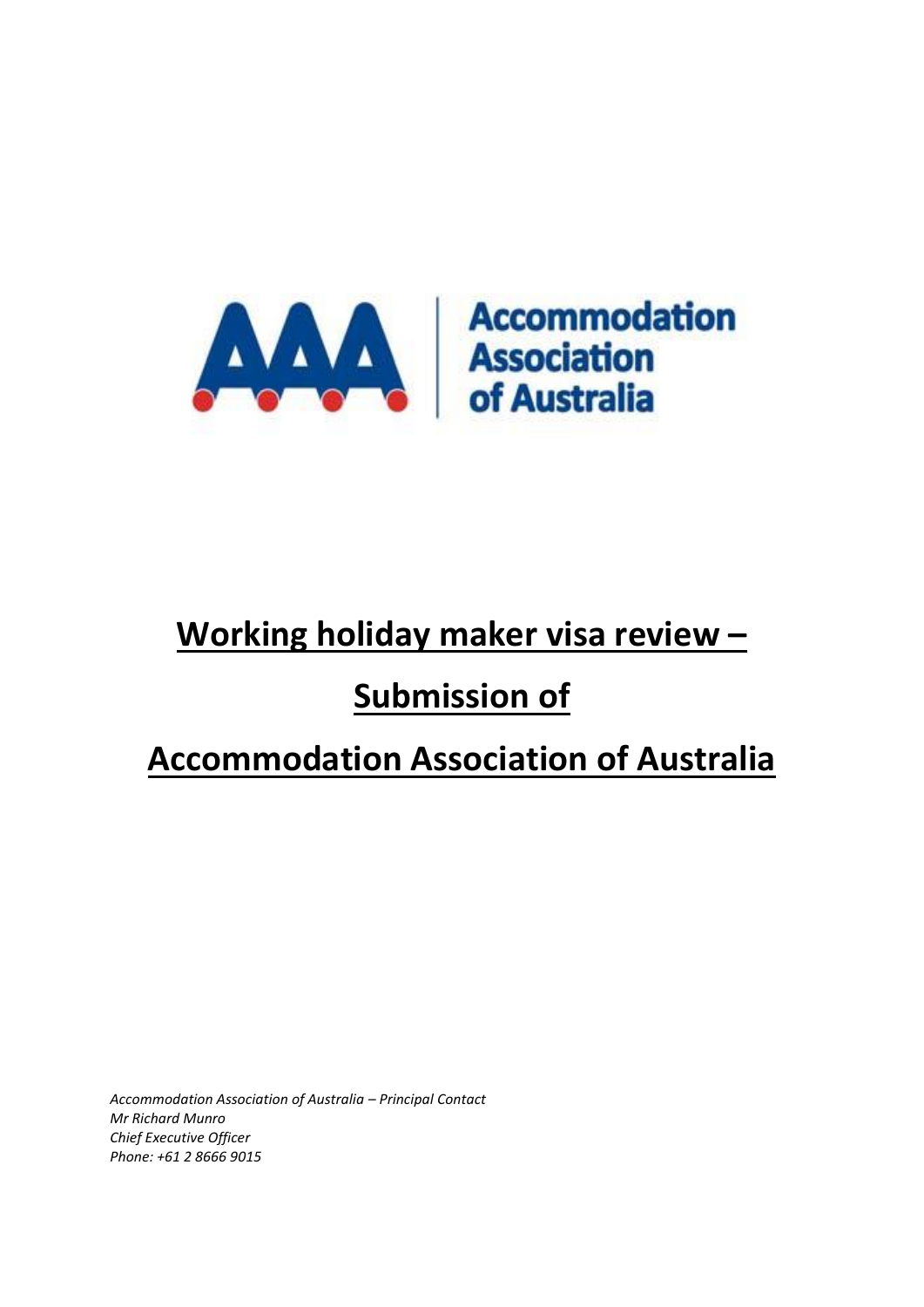## **EXECUTIVE SUMMARY**

- The "backpacker tax" threatens to severely reduce the number of working holiday makers visiting Australia and therefore, the accommodation industry and the economy more broadly will suffer should it proceed in its current form.
- Working holiday maker visa-holders are a key source of labour for tourism accommodation businesses, particularly in regional and rural Australia.
- Spending in Australia by working holiday maker visa-holders delivers strong benefits to the Australian economy.
- Any reform or further announcements in relation to the backpacker tax must take into consideration the fragile nature and global competitiveness of the tourism industry.
- The review should recommend broader reforms of the working holiday maker visa program.
- The review should consider changing the working holiday maker visa program to allow visaholders working in regional and rural areas to be granted a second-year extension, it should permit visa-holders to work with the same employers for up to 12 months, the age requirements for working holiday maker visas should be abolished and working holiday maker visa-holders should no longer be paid superannuation contributions.
- Any change to the working holiday maker visa program should be accompanied by an increase in promotion of the program.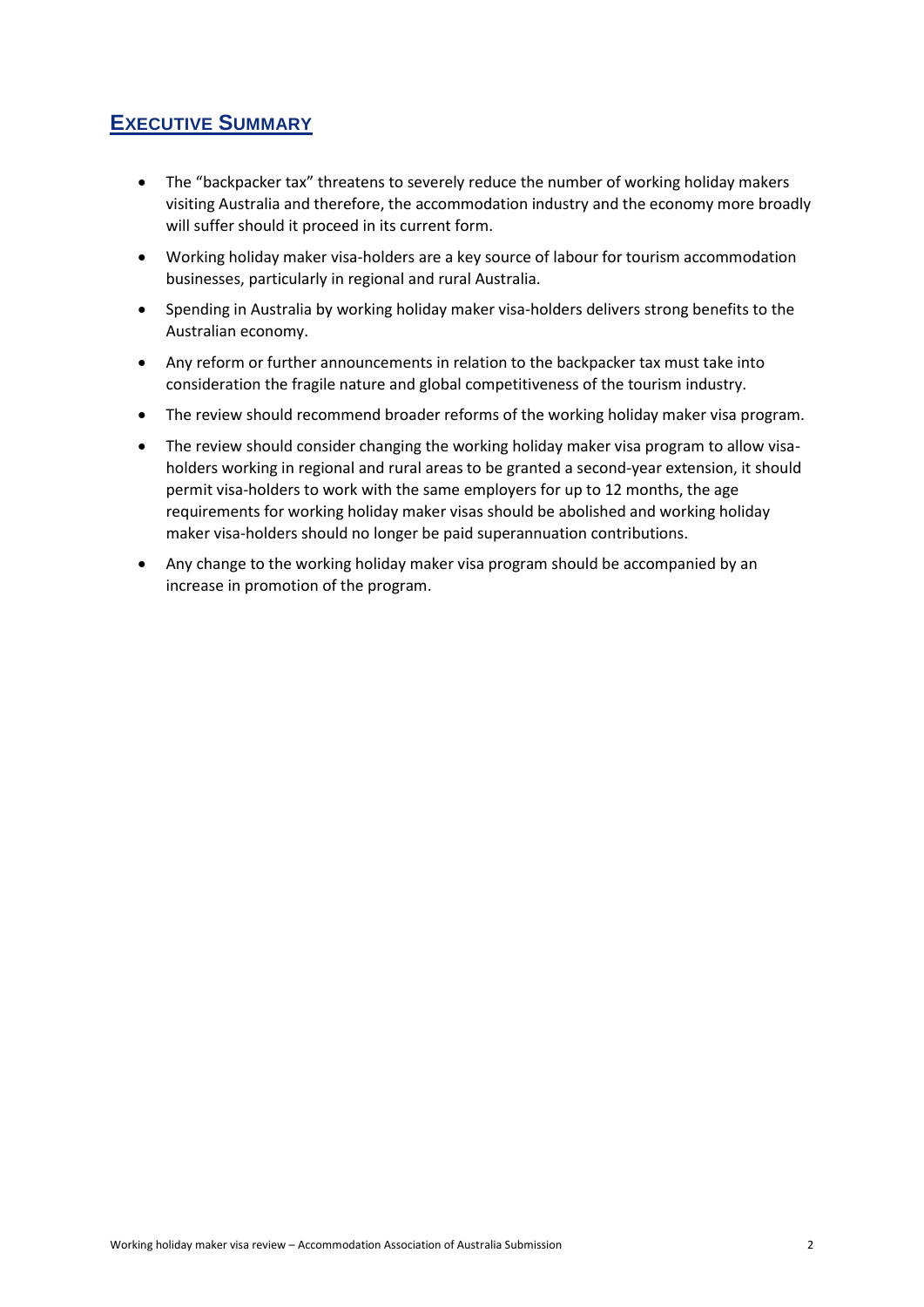### **INTRODUCTION**

- 1. The Accommodation Association of Australia is pleased to provide the following submission to be considered as part of the fresh review of issues affecting the supply and remuneration conditions of labour performed by visa-holders in the working holiday maker category.
- 2. The focus of the Association's submission is the so-called "backpacker tax".

## **CONTEXT**

l

- 3. The backpacker tax was announced by the Federal Government in its Federal Budget of May 2015.
- 4. The original proposal was that from July 2016, people aged between 18 and 30 visiting Australia for a working holiday would be reclassified as non-residents for taxation purposes.
- 5. Therefore, these working holiday makers would lose access to the tax-free threshold (of \$18,200) and pay tax of 32.5c on each \$1 of income they earn.
- 6. Following strong advocacy against the proposal, in March 2016, the Government announced a review of the backpacker tax saying it recognised "the (backpacker) workforce is vital to two of our key super growth areas, agriculture and tourism, and there have been a number of legitimate concerns that have been raised".<sup>1</sup>
- 7. Accommodation businesses are an integral part of the tourism industry, which is one of the most important industries in Australia.

## **ABOUT THE ACCOMMODATION ASSOCIATION**

- 8. The Accommodation Association of Australia (the Accommodation Association) is the national industry body for Australia's accommodation industry.
- 9. Members of the Accommodation Association include major hotels, resorts, motels, motor inns, serviced and holiday apartments, bed and breakfasts, guesthouses, backpackers and timeshare establishments in metropolitan, regional and rural Australia across all states and territories.
- 10. The Association's members include major hotel and motel chains, and serviced apartment groups.
- 11. The Association's membership base includes almost 2000 properties and more than 110,000 guest rooms.

<sup>1</sup> Senator the Hon Richard Colbeck, Minister for Tourism and International Education, The Australian (online), 16 March 2016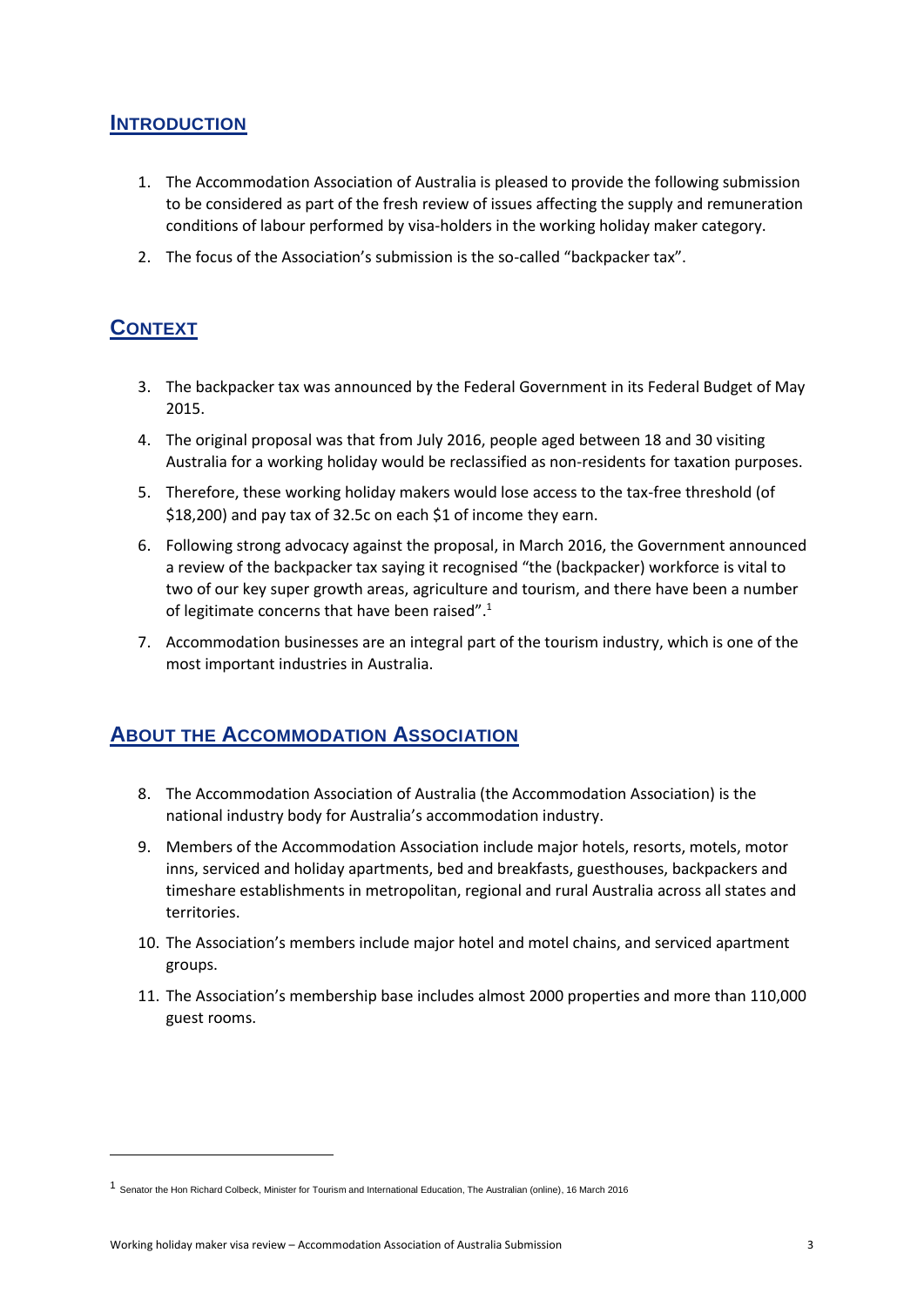## **TOURISM AND ACCOMMODATION – OVERVIEW**

- 12. Tourism directly contributes \$47.5 billion to Australia's gross domestic product (GDP), 3.0 per cent of Australia's total GDP. 2
- 13. There are 580,800 persons directly employed in the Australian tourism industry 5.0 per cent of total employment.<sup>3</sup>
- 14. Tourism exports (international visitor consumption) were \$30.7 billion in 2014-15, a 9.6 per cent share of total Australian exports. 4
- 15. Accommodation businesses add \$7 billion of gross value to the Australian economy.<sup>5</sup>
- 16. There are 87,500 people employed in the accommodation sector of the Australian tourism industry. 6
- 17. There are 4464 tourism accommodation establishments in Australia.<sup>7</sup>
- 18. There are 248,573 tourism accommodation rooms in Australia and 678,361 bed spaces.<sup>8</sup>

#### **IMPORTANCE OF WORKING HOLIDAY MAKERS**

- 19. Working holiday makers visiting Australia are an extremely important driver of business for the accommodation industry.
- 20. There are two aspects of the economic importance of working holiday makers to the accommodation industry:
	- They are a vital source of labour for accommodation businesses, notably accommodation businesses which are located in regional and rural Australia; and
	- While they are not usually significant individual spenders when travelling in Australia, the collective amount their spending does inject into the visitor economy remains significant.
- 21. Losing a significant labour source would come at a time when there are predictions the tourism and hospitality industry will face a shortfall of more than 123,000 jobs by 2020.
- 22. It must also be taken into consideration by the review that a large proportion of working holiday makers make return visits to Australia.
- 23. The backpacker tax threatens to severely reduce the number of working holiday makers visiting Australia and therefore, the tourism accommodation industry and the economy more broadly will suffer should it proceed in its current form.

l

<sup>2</sup> Tourism Satellite Account 2014-15, Australian Bureau of Statistics

<sup>3</sup> Ibid

<sup>4</sup> Ibid

<sup>5</sup> Ibid

<sup>6</sup> Ibid

<sup>7</sup> Tourist Accommodation, Australia, 2014-15, Australian Bureau of Statistics

<sup>8 &</sup>lt;sub>Ibid</sub>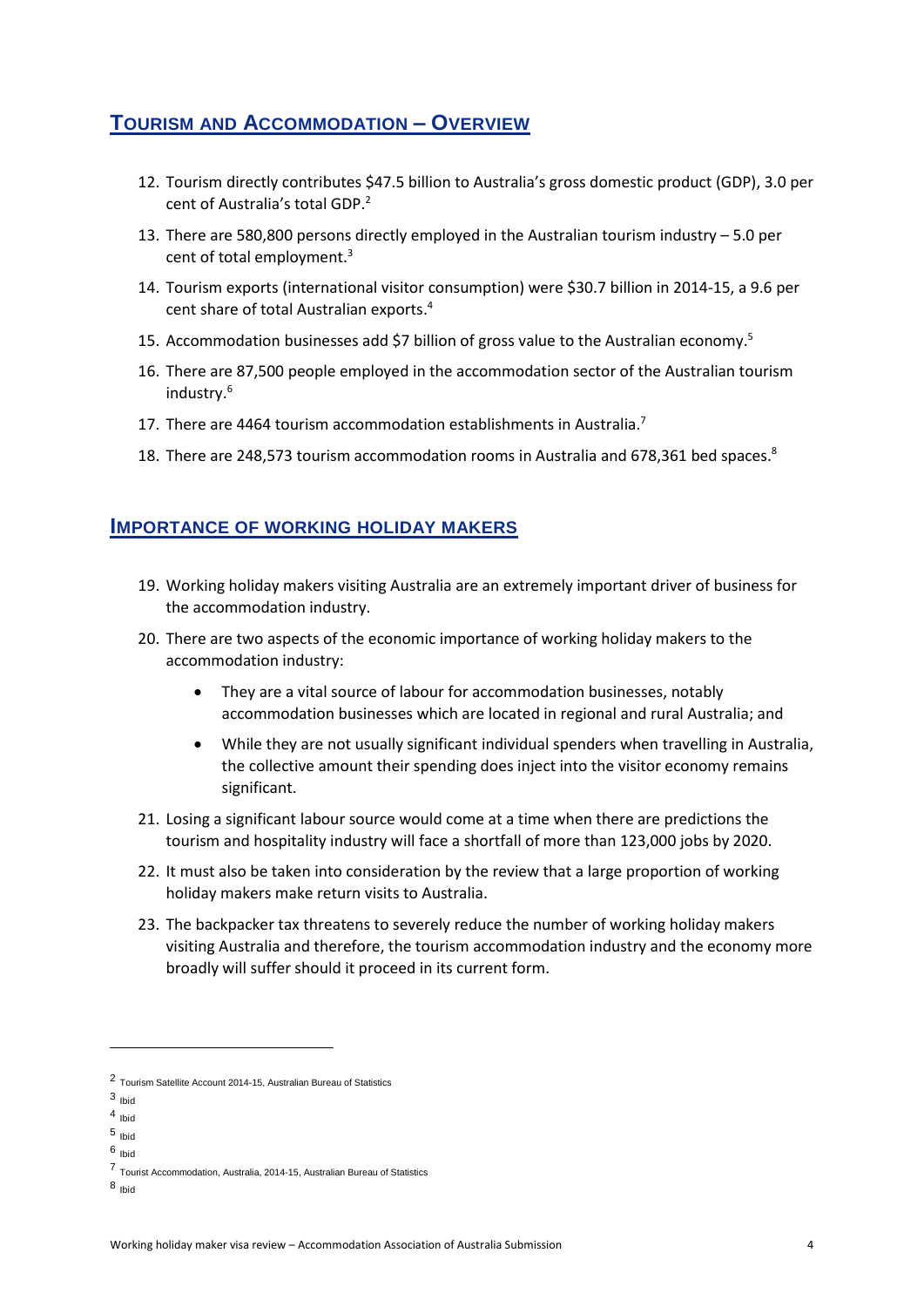#### **INITIAL IMPACT**

- 24. Even the mere announcement about the introduction of the backpacker tax in May 2015 has resulted in a softening in the number of international visitors travelling to Queensland and the Northern Territory, which are both heavily reliant on backpacker visitation.
- 25. In Queensland, the number of international backpacker visitors went from 338,000 in the year ending June 2015 to 331,000 in the year ending June 2016.<sup>9</sup>
- 26. In the Northern Territory, the corresponding figures are 95,000 (in the year ending 2014/15) to 86,000 (year ending 2015/16).<sup>10</sup>
- 27. Therefore, any reform/further announcements in this policy area must take into consideration the fragile nature and global competitiveness of the tourism industry.

### **KEY POLICY POSITIONS – ACCOMMODATION ASSOCIATION**

- 28. The Accommodation Association acknowledges the tight fiscal environment the Government is currently confronted with and with this in mind, our key policy positions have been developed with the aim of them being revenue-neutral for the Government.
- 29. The Association has not been privy to any economic modelling which may or may not have been conducted about the effect of the backpacker tax.
- 30. We respectfully submit any economic analysis of the costs and benefits of the backpacker tax must take into account imposing a tax or levy on a particular part of the economy will inevitably result in less economic activity taking place in that part of the economy.
- 31. In this case, the number of backpackers visiting Australia will decline should the tax go ahead in its in current form. For Queensland and the Northern Territory, which have already seen a year-on-year drop in the number of international backpacker visitors, these jurisdictions can expect a much larger decline.
- 32. Therefore, it is the submission of the Accommodation Association that this review should recommend broader reforms of the working holiday maker visa program. Only then will the holistic economic impact of visa reform be accurately analysed.

### **BROADER REFORM IS REQUIRED**

- 33. If there is to be a tax imposed on working holiday maker visa-holders, then this must only be done if there are other significant changes to the visa program.
- 34. Without these changes, the negative economic impact of the backpacker tax stands no chance of being offset – with the accommodation and tourism industries to bear the brunt of

l

<sup>9</sup> International Visitors in Australia, Tourism Research Australia, 31 August 2016

<sup>10</sup> Ibid